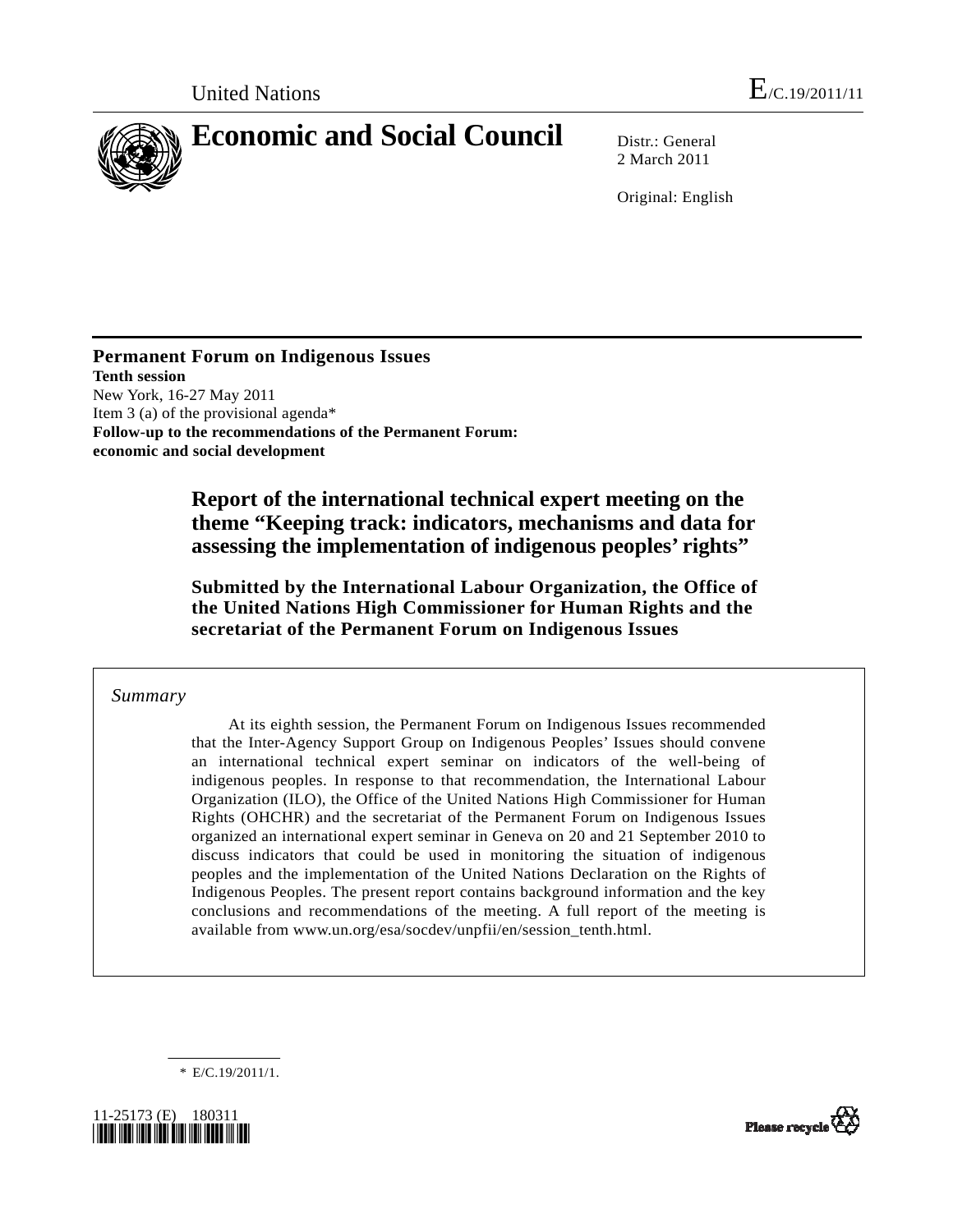## **I. Introduction**

1. Since the adoption of the United Nations Declaration on the Rights of Indigenous Peoples in 2007, the efforts of Governments, indigenous peoples and the United Nations system have been oriented towards the implementation of indigenous peoples' rights and the pursuit of positive impacts on the lives of indigenous peoples. A key challenge in this regard is to assess progress in implementation, which could serve to identify gaps, needs and challenges and to inform policies and interventions. In developing a framework for such work, the elements to be taken into consideration include:

 (a) The basic assumptions informing the framework, including the compatibility of International Labour Organization (ILO) Convention No. 169 and other human rights instruments with the Declaration;

(b) The identification of adequate indicators;

(c) The availability, generation and disaggregation of data;

 (d) The existence and establishment of mechanisms that could sustain such a framework.

2. At its eighth session, in 2009, the Permanent Forum issued a recommendation for the Inter-Agency Support Group on Indigenous Peoples' Issues to convene an international technical expert seminar on indicators of the well-being of indigenous peoples to discuss indicators that could be used in monitoring the situation of indigenous peoples and the implementation of the United Nations Declaration on the Rights of Indigenous Peoples (see E/2009/43, para. 33).

3. In response to that recommendation, ILO, the Office of the United Nations High Commissioner for Human Rights (OHCHR) and the secretariat of the Permanent Forum on Indigenous Issues jointly organized the technical expert meeting on 20 and 21 September 2010 at ILO headquarters in Geneva.

4. The aim of the meeting was to take stock of the various efforts to develop indicators and generate data on the situation of indigenous peoples and to discuss the main features of an integrated assessment framework, so as to assist actors at the local, national and international levels in their efforts to assess progress in implementing the Declaration. A total of 48 participants attended the workshop, including:

 (a) Members of the Inter-Agency Support Group, including field staff and experts on data, statistics and human rights monitoring;

 (b) The Special Rapporteur on the rights of indigenous peoples and members of the Permanent Forum and the Expert Mechanism on the Rights of Indigenous Peoples;

(c) Members of United Nations treaty bodies;

 (d) Institutions, Governments and individual experts with particular experience or involvement in the monitoring of indigenous peoples' rights and wellbeing;

(e) Regional indigenous networks.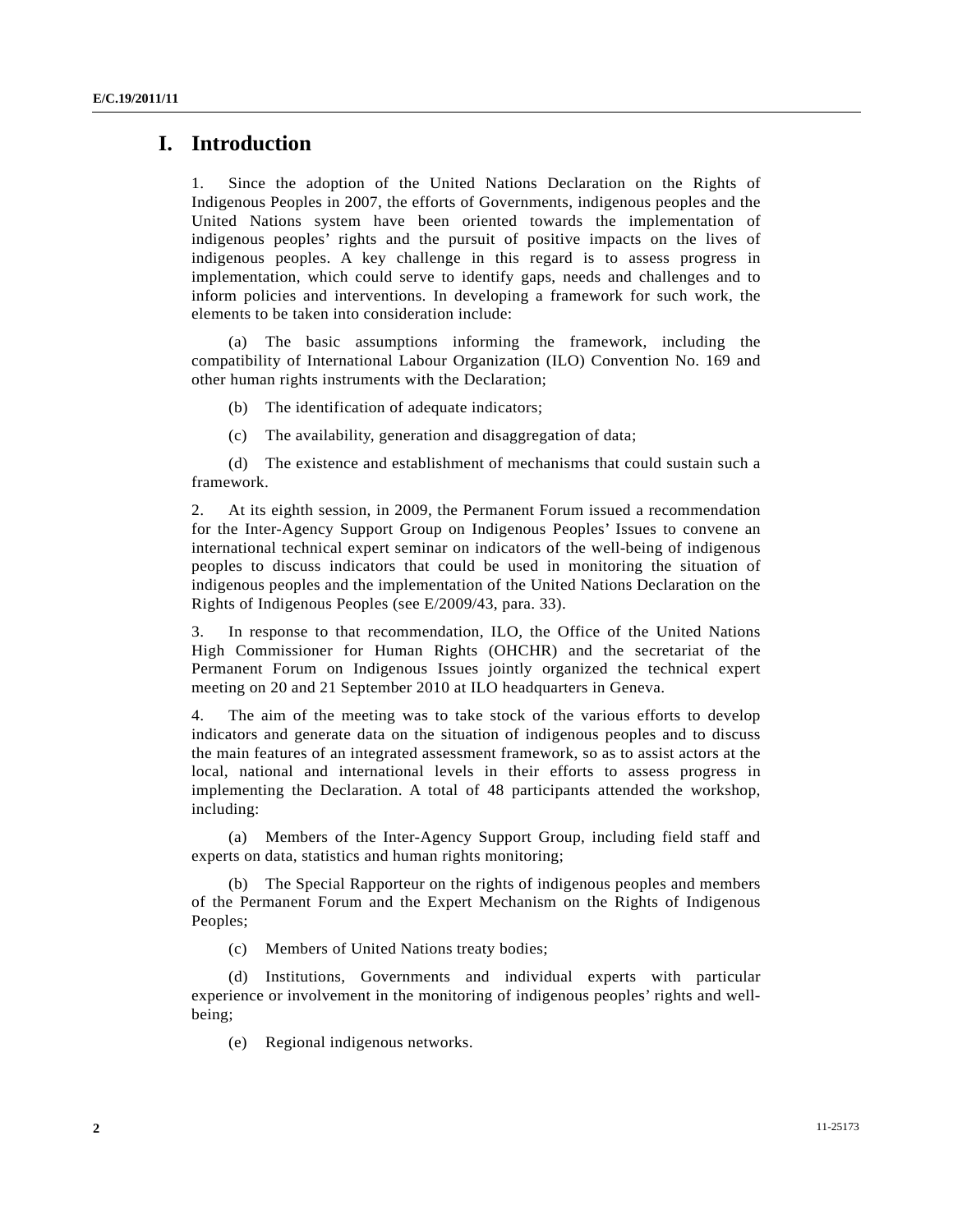5. By the end of the meeting, the participants had agreed on a short text reflecting the conclusions and recommendations. The full report of the meeting is available on the web page of the tenth session of the Permanent Forum.[1](#page-2-0) Birgitte Feiring was the rapporteur of the meeting.

# **II. Conclusions and recommendations**

6. At the meeting, the participants were informed about the many valuable initiatives taken by indigenous peoples, Governments and United Nations agencies on indicators and data collection for assessing the implementation of indigenous peoples' rights. Experiences generated through the monitoring of human rights and labour rights in general were shared, in order to inspire the specific work on indigenous peoples' rights. The participants acknowledged the importance of these experiences, which were discussed and analysed to draw lessons and inform the way forward. The key conclusions of the discussions are set out below.

#### **A. General principles**

7. The United Nations Declaration on the Rights of Indigenous Peoples and ILO Convention No. 169 (ratified by 22 countries) are compatible and complementary, and provide the common normative framework of indigenous peoples' rights together with key human rights instruments, including the International Covenant on Economic, Social and Cultural Rights, the International Covenant on Civil and Political Rights, the International Convention on the Elimination of All Forms of Racial Discrimination, the Convention on the Rights of the Child and the Convention on the Elimination of All Forms of Discrimination against Women.

8. There is no single institutionalized mechanism for monitoring the implementation of the Declaration, but many existing mechanisms and processes undertaken by States, indigenous peoples and the United Nations system contribute to providing quantitative and qualitative information on its progressive application.

9. A common assessment framework should be outlined in order to enhance coordination, complementarity and synergies, and facilitate the assessment of implementation. The framework should not replace but rather strengthen the many existing efforts by outlining a comprehensive and coherent approach, with illustrative indicators, possible data sources and linkages to relevant institutionalized mechanisms.

10. The framework should reflect the full range of rights enshrined in the Declaration and ILO Convention No. 169, in addition to the "deficit-oriented" approach applied in many countries to document the social, political and economic gaps between the indigenous and non-indigenous sectors of society.

11. The framework should be developed in partnership with indigenous peoples, to reflect their visions and ensure their full participation in the operationalization and use of the framework, including in community-led assessment processes.

<span id="page-2-0"></span>**\_\_\_\_\_\_\_\_\_\_\_\_\_\_\_\_\_\_** 

<sup>1</sup> See http://www.un.org/esa/socdev/unpfii/en/session\_tenth.html.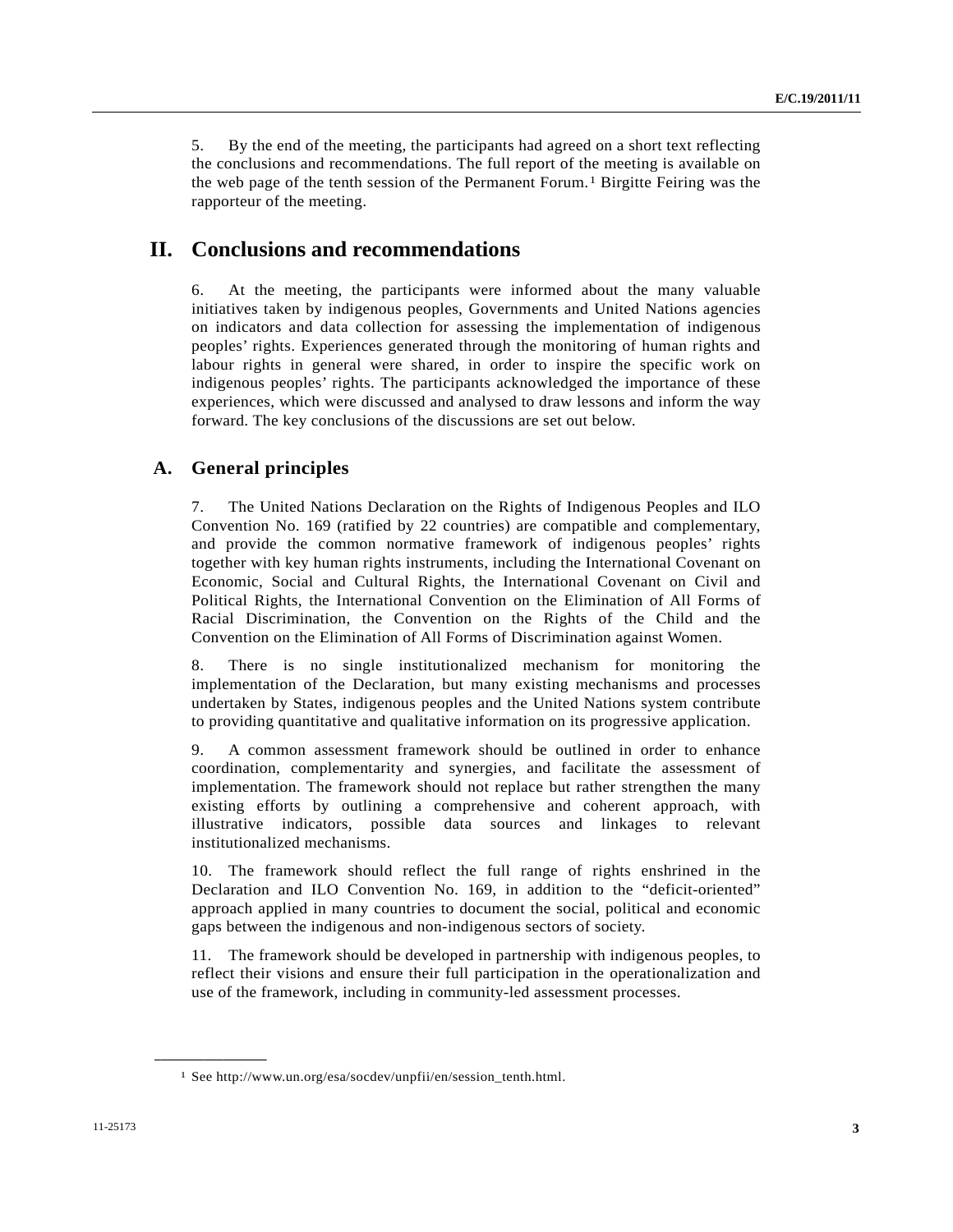12. The framework should be developed with a view towards ensuring its operational feasibility, taking into account regional and national differences, the low capacity of many institutions, the need to scale up promising experiences and the cost implications of suggested approaches.

13. The suggested approach includes the involvement of multiple and diverse actors and institutions who, in most cases, will have little or limited capacity and knowledge of indigenous peoples' rights or the technicalities associated with indicators, statistics and data generation. Substantial capacity-building efforts are therefore needed to ensure that all parties can contribute, including indigenous peoples, Government institutions concerned with data generation and statistics, and United Nations and donor agencies.

#### **B. Indicators**

14. Conceptually, the framework should be inspired by the OHCHR methodology for identifying structural, process and outcome indicators, to enable an assessment of (a) international commitments, domestic legislation and administrative regulations and institutions; (b) efforts undertaken to make rights effective through institutional arrangements, budgetary allocations and projects and programmes; (c) the actual result of such efforts, for example, in terms of life expectancy, health and well-being.

15. The framework should provide a list of illustrative, flexible indicators that can be adapted to regional, country and local contexts and to the diversity of indigenous peoples, including the diversity within indigenous communities, in particular with respect to age and gender. In addition to defining specific indicators to capture the collective aspects of indigenous peoples' rights, the framework should include, to the extent possible, indicators that can be informed by common data sources and disaggregated to specify the situation of indigenous peoples.

## **C. Data collection**

16. A common framework will allow all parties to progressively contribute data to be used in the overall assessment of the implementation of indigenous peoples' rights. It should thus enable the accommodation of both qualitative and quantitative data, as well as data generated through censuses, surveys and administrative registers together with case studies, and information generated in community-led processes.

17. In parallel to the collection of disaggregated data and data related to specific indigenous peoples-related indicators, existing data collections should be reviewed to assess whether they could be used in a creative way to inform the assessment of the implementation of indigenous peoples' rights.

## **D. Mechanisms**

18. The framework should indicate bridges to the broader human rights framework as well as links to existing institutionalized supervisory mechanisms (United Nations treaty monitoring bodies, United Nations specialized mechanisms, the ILO